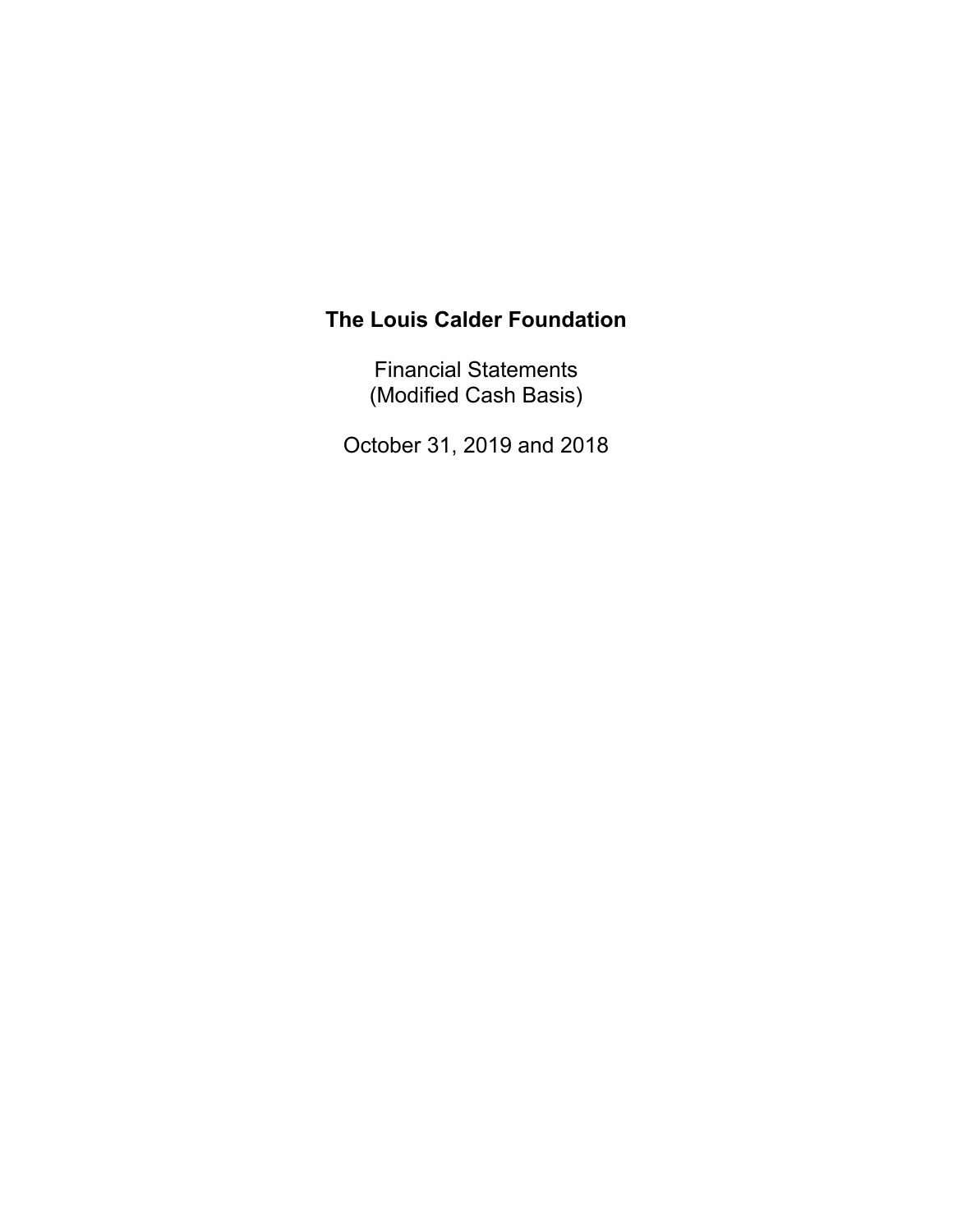

#### **Independent Auditors' Report**

#### **The Trustees The Louis Calder Foundation**

We have audited the accompanying financial statements of The Louis Calder Foundation (the "Foundation") which comprise the statements of financial position (modified cash basis) as of October 31, 2019 and 2018, and the related statements of activities (modified cash basis) and cash flows (modified cash basis) for the years then ended, and the related notes to the financial statements.

#### *Management's Responsibility for the Financial Statements*

Management is responsible for the preparation and fair presentation of these financial statements in accordance with the modified cash basis of accounting described in Note 2; this includes determining that the modified cash basis of accounting is an acceptable basis for the preparation of the financial statements in the circumstances. Management is also responsible for the design, implementation, and maintenance of internal control relevant to the preparation and fair presentation of financial statements that are free from material misstatement, whether due to fraud or error.

# *Auditors' Responsibility*

Our responsibility is to express an opinion on these financial statements based on our audits. We conducted our audits in accordance with auditing standards generally accepted in the United States of America. Those standards require that we plan and perform the audit to obtain reasonable assurance about whether the financial statements are free from material misstatement.

An audit involves performing procedures to obtain audit evidence about the amounts and disclosures in the financial statements. The procedures selected depend on the auditors' judgment, including the assessment of the risks of material misstatement of the financial statements, whether due to fraud or error. In making those risk assessments, the auditor considers internal control relevant to the entity's preparation and fair presentation of the financial statements in order to design audit procedures that are appropriate in the circumstances, but not for the purpose of expressing an opinion on the effectiveness of the entity's internal control. Accordingly, we express no such opinion. An audit also includes evaluating the appropriateness of accounting policies used and the reasonableness of significant accounting estimates made by management, as well as evaluating the overall presentation of the financial statements.

We believe that the audit evidence we have obtained is sufficient and appropriate to provide a basis for our qualified audit opinion.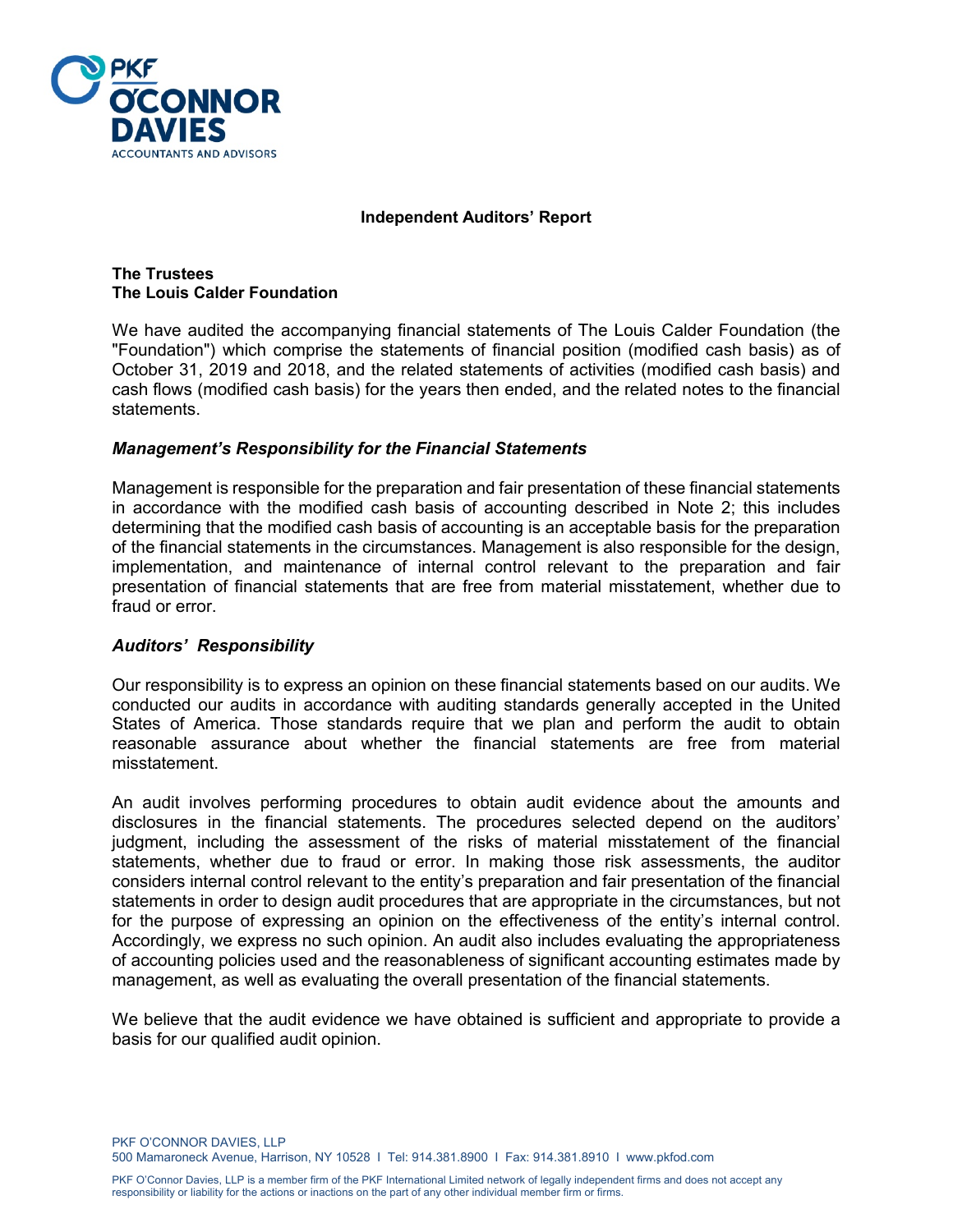#### **The Trustees The Louis Calder Foundation** Page 2

#### *Basis for Qualified Opinion*

As described in Notes 2 and 4, as of October 31, 2019 and 2018, certain of the Foundation's alternative investments totaling approximately \$11,217,000 and \$13,822,000 have been valued using September 30, 2019 and 2018 estimates of fair value as determined by the Foundation's investment advisors. Generally accepted accounting principles requires that such investments be valued at fair value as of the date of the statement of financial position.

#### *Qualified Opinion*

In our opinion, except for the effect of valuing certain alternative investments at fair value determined as of September 30, 2019 and 2018, as explained in the basis for qualified opinion paragraph, the financial statements referred to above present fairly, in all material respects, the financial position of The Louis Calder Foundation as of October 31, 2019 and 2018, and the results of its activities and its cash flows for the years then ended, on the basis of accounting described in Note 2.

# *Basis of Accounting*

We draw attention to Note 2 of the financial statements, which describes the basis of accounting. The financial statements are prepared on the modified cash basis of accounting, which is a basis of accounting other than accounting principles generally accepted in the United States of America. Our qualified opinion is not modified with respect to that matter.

PKF O'Connor Davies, LLP

March 17, 2020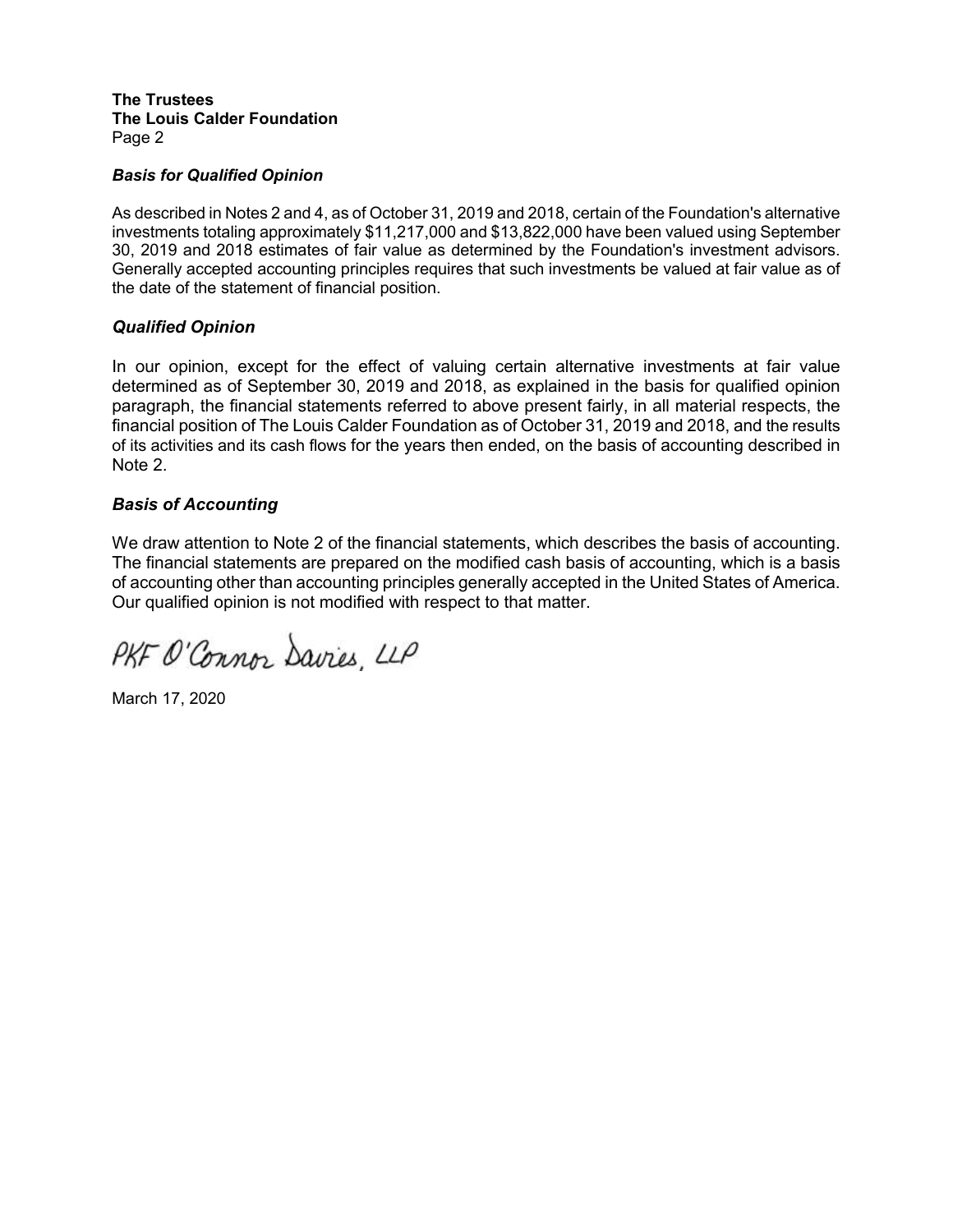Statements of Financial Position (Modified Cash Basis)

|                                                         | October 31,                    |                                |  |  |  |  |  |
|---------------------------------------------------------|--------------------------------|--------------------------------|--|--|--|--|--|
|                                                         | 2019                           | 2018                           |  |  |  |  |  |
| <b>ASSETS</b>                                           |                                |                                |  |  |  |  |  |
| Cash and cash equivalents<br>Investments, at fair value | \$<br>6,033,430<br>177,788,604 | 3,226,924<br>\$<br>167,512,140 |  |  |  |  |  |
|                                                         | 183,822,034<br>\$              | 170,739,064<br>SS.             |  |  |  |  |  |
|                                                         |                                |                                |  |  |  |  |  |
| <b>NET ASSETS</b><br>Without donor restrictions         | \$183,822,034                  | 170,739,064<br>SS.             |  |  |  |  |  |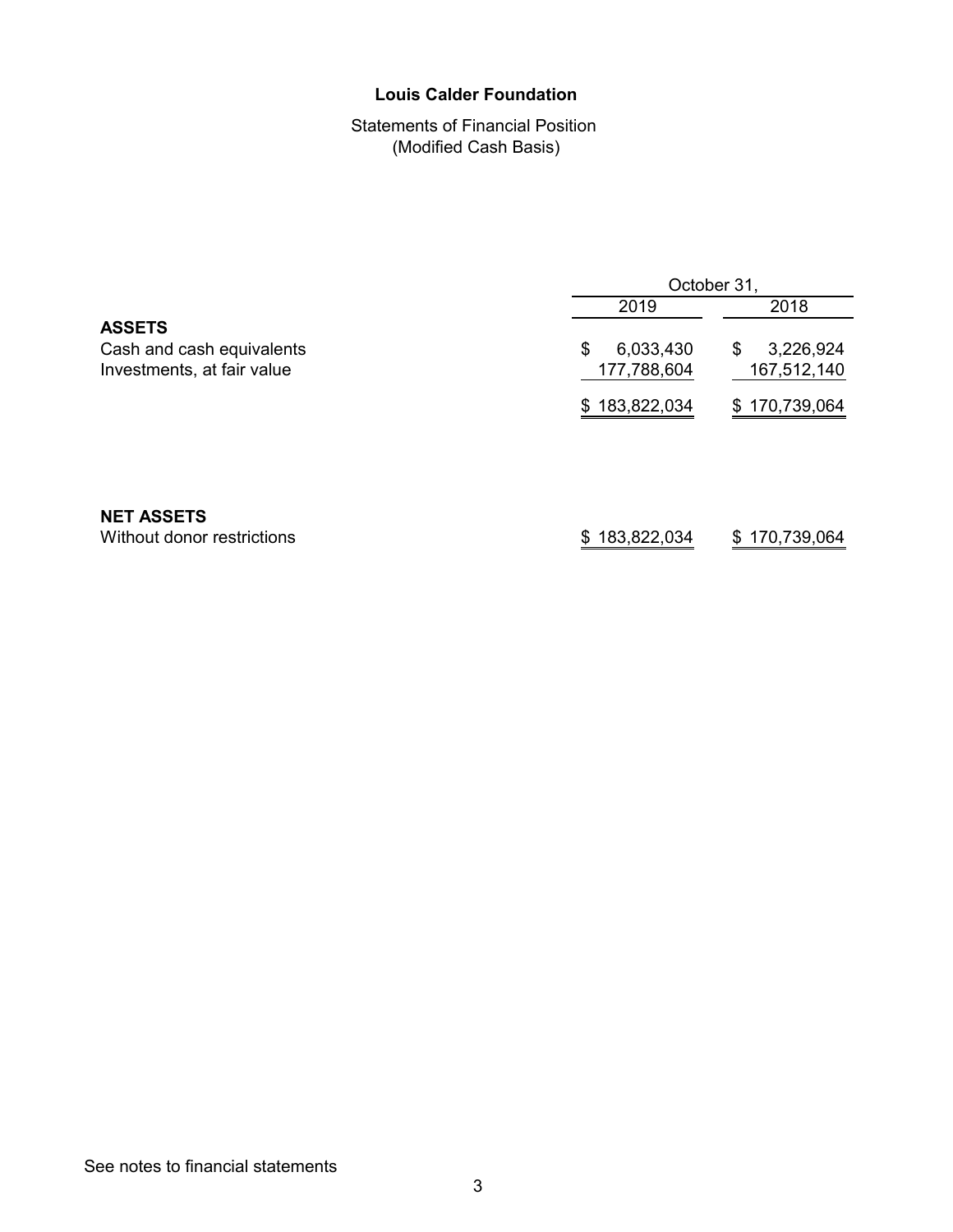# Statements of Activities (Modified Cash Basis)

|                                                               | Year Ended October 31, |             |    |               |  |
|---------------------------------------------------------------|------------------------|-------------|----|---------------|--|
|                                                               |                        | 2019        |    | 2018          |  |
| <b>REVENUE</b>                                                |                        |             |    |               |  |
| <b>Dividends</b>                                              | \$                     | 1,588,181   | \$ | 1,267,445     |  |
| Interest                                                      |                        | 1,736,958   |    | 1,650,226     |  |
| Royalties and other                                           |                        | 113,820     |    | 90,429        |  |
| <b>Total Revenue</b>                                          |                        | 3,438,959   |    | 3,008,100     |  |
| <b>EXPENSES</b>                                               |                        |             |    |               |  |
| Grants                                                        |                        | 6,591,150   |    | 7,716,950     |  |
| Investment                                                    |                        | 1,691,441   |    | 1,343,002     |  |
| Operations and governance                                     |                        | 1,127,007   |    | 1,269,186     |  |
| Provision for federal excise tax                              |                        | 338,000     |    | 115,000       |  |
| <b>Total Expenses</b>                                         |                        | 9,747,598   |    | 10,444,138    |  |
| Deficiency of Revenue Over<br><b>Expenses from Operations</b> |                        | (6,308,639) |    | (7,436,038)   |  |
| <b>OTHER ADDITIONS</b>                                        |                        |             |    |               |  |
| Net gain on sale of investments                               |                        | 11,257,666  |    | 8,291,639     |  |
| Unrealized gain (loss) on investments                         |                        | 8,133,943   |    | (3, 192, 967) |  |
| <b>Other Additions</b>                                        |                        | 19,391,609  |    | 5,098,672     |  |
| Change in Net Assets                                          |                        | 13,082,970  |    | (2,337,366)   |  |
| <b>NET ASSETS</b>                                             |                        |             |    |               |  |
| Beginning of year                                             |                        | 170,739,064 |    | 173,076,430   |  |
| End of year                                                   |                        | 183,822,034 |    | \$170,739,064 |  |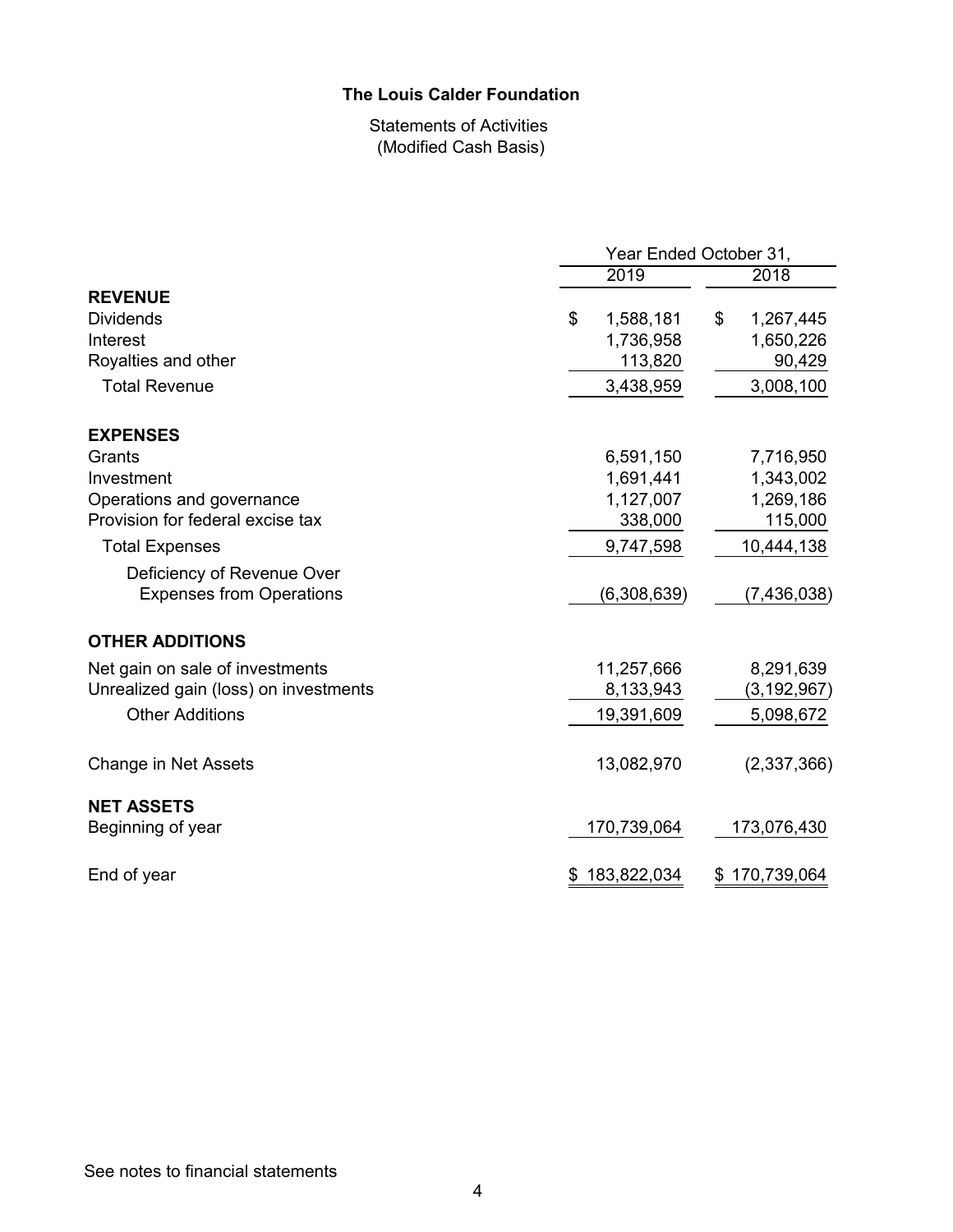# Statements of Cash Flows (Modified Cash Basis)

|                                                                                        | Year Ended October 31,          |                            |  |  |  |  |
|----------------------------------------------------------------------------------------|---------------------------------|----------------------------|--|--|--|--|
|                                                                                        | 2019                            | 2018                       |  |  |  |  |
| <b>CASH FLOWS FROM OPERATING ACTIVITIES</b><br>Change in net assets                    | \$<br>13,082,970                | \$<br>(2,337,366)          |  |  |  |  |
| Adjustments to reconcile change in net assets<br>to net cash from operating activities |                                 |                            |  |  |  |  |
| Net gain on sale of investments<br>Unrealized (gain) loss on investments               | (11, 257, 666)<br>(8, 133, 943) | (8,291,639)<br>3,192,967   |  |  |  |  |
| Net Cash from Operating Activities                                                     | (6,308,639)                     | (7,436,038)                |  |  |  |  |
| <b>CASH FLOWS FROM INVESTING ACTIVITIES</b>                                            |                                 |                            |  |  |  |  |
| Proceeds from sale of investments<br>Purchase of investments                           | 44,055,846<br>(34,940,701)      | 36,754,516<br>(29,062,779) |  |  |  |  |
| Net Cash from Investing Activities                                                     | 9,115,145                       | 7,691,737                  |  |  |  |  |
| Net Change in Cash and Cash Equivalents                                                | 2,806,506                       | 255,699                    |  |  |  |  |
| <b>CASH AND CASH EQUIVALENTS</b><br>Beginning of year                                  | 3,226,924                       | 2,971,225                  |  |  |  |  |
| End of year                                                                            | 6,033,430<br>\$                 | 3,226,924<br>\$            |  |  |  |  |
| SUPPLEMENTAL CASH FLOW INFORMATION                                                     |                                 |                            |  |  |  |  |
| Federal excise tax payments                                                            | \$<br>338,000                   | \$<br>115,000              |  |  |  |  |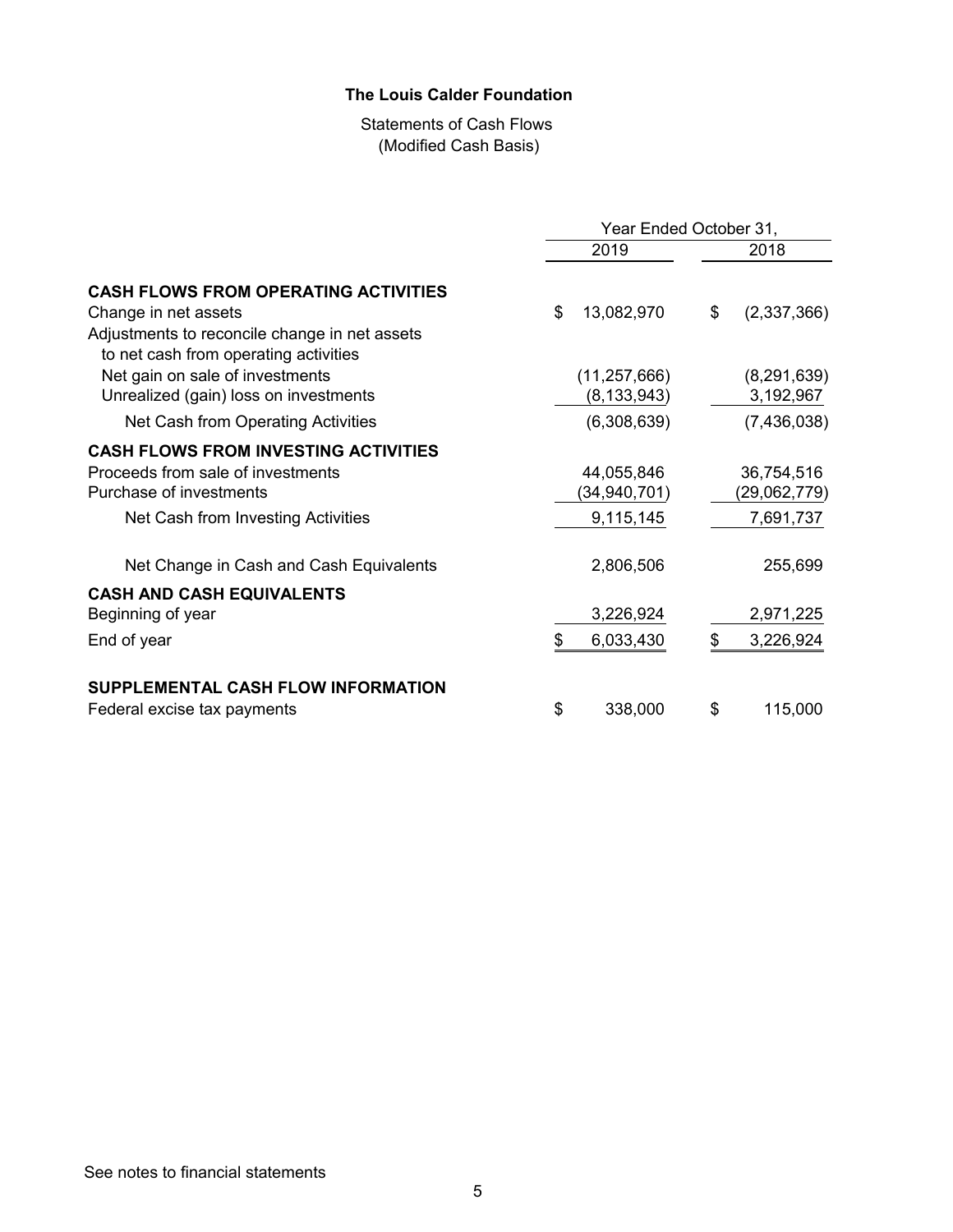Notes to Financial Statements October 31, 2019 and 2018

#### **1. Nature of Organization**

The Louis Calder Foundation (the "Foundation") was established in 1951 as a Trust under New York State law by Louis Calder "for educational, charitable and benevolent uses and purposes". The Foundation's grant making supports efforts of schools and educational organizations to improve academic content through the development of coherent, sequenced, content based curricula for elementary and middle school students.

# **2. Summary of Significant Accounting Policies**

#### *Basis of Accounting*

The policy of the Foundation is to prepare its financial statements on the basis of cash receipts and disbursements modified to record the investments at fair value. Accordingly, certain revenue and the related assets are recognized when received rather than when earned and certain expenses are recognized when paid rather than when the obligation is incurred.

#### *Use of Estimates*

The preparation of financial statements requires management to make estimates and assumptions that affect the amounts reported in the financial statements and accompanying notes. Management believes that the estimates utilized in preparing its financial statements are reasonable and prudent. Actual results could differ from these estimates.

# *Change in Accounting Principle*

In 2019, the Foundation adopted new U.S. GAAP guidance regarding the Presentation of Financial Statements for Not-for-Profit Entities. This guidance requires the Foundation to collapse the three category (unrestricted, temporarily restricted, and permanently restricted) classification of net assets into two categories: with donor restrictions and without donor restrictions. In addition, this new guidance requires the Foundation to make certain expanded disclosures relating to (1) liquidity of financial assets, and (2) expenses by both their natural and functional classification in one location in the financial statements.

#### *Cash and Cash Equivalents*

For purposes of the statement of cash flows, cash equivalents consist of highly liquid debt instruments with a maturity of three months or less at the time of purchase.

#### *Investments*

Realized gains or losses on investment transactions, are determined on the first-in, first-out basis.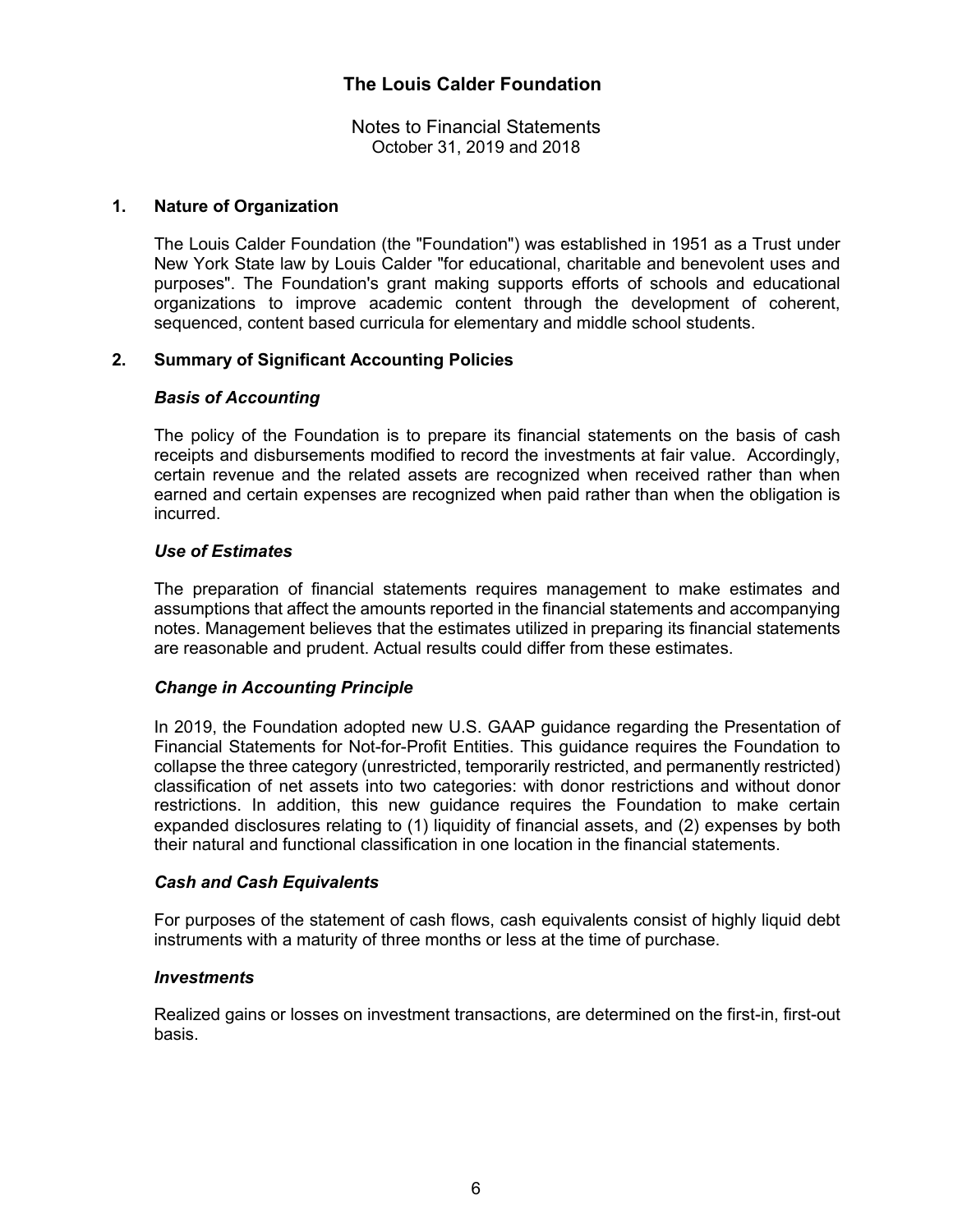Notes to Financial Statements October 31, 2019 and 2018

# **2. Summary of Significant Accounting Policies** *(continued)*

#### *Fair Value Measurements*

The Foundation follows accounting principles generally accepted in the United States of America ("U.S. GAAP") guidance on Fair Value Measurements which defines fair value and establishes a fair value hierarchy organized into three levels based upon the input assumptions used in pricing assets. Level 1 inputs have the highest reliability and are related to assets with unadjusted quoted prices in active markets. Level 2 inputs relate to assets with other than quoted prices in active markets which may include quoted prices for similar assets or liabilities or other inputs which can be corroborated by observable market data. Level 3 inputs are unobservable inputs and are used to the extent that observable inputs do not exist.

Pursuant to U.S. GAAP guidance, alternative investments where fair value is measured using the Net Asset Value ("NAV") per share as a practical expedient are not categorized within the fair value hierarchy.

The Foundation's financial instruments consist of cash and investments. The carrying value of investments are based on quoted market prices where available or other appropriate valuation methodologies. The estimated fair value of certain limited partnership investments, such as equity hedge funds, is based on valuations provided by the external investment managers as of October 31<sup>st</sup> or September 30<sup>th</sup>, which is the latest date the information is available. The Foundation believes the carrying amount of these financial instruments is a reasonable estimate of fair value. The limited partnerships are not readily marketable, as a result their estimated value is subject to uncertainty and therefore may be materially different from the value that would have been used had a ready market for such investments existed.

# *Tax Status*

The Foundation is exempt from federal income tax under Section 501(c) (3) and is classified as a private foundation under Section 509(a) of the Internal Revenue Code. The Foundation is subject to Federal excise tax on its net investment income.

# *Functional Allocation of Expenses*

The costs of providing program and other activities have been summarized on a functional basis in the accompanying financial statements. Accordingly, certain costs have been allocated between program and other activities and have been allocated on a reasonable basis that is consistently applied. The expenses that are allocated include salaries and wages and payroll taxes which are allocated on the basis of duties and responsibilities and based on where efforts are made. All other expenses were allocated by the purpose of each expenditure.

# *Presentation of Net Assets*

The Foundation's net assets and its revenues, expenses, gains and losses are classified based on the existence or absence of donor imposed restrictions. All net assets of the Foundation are considered without donor restrictions at October 31, 2019 and 2018.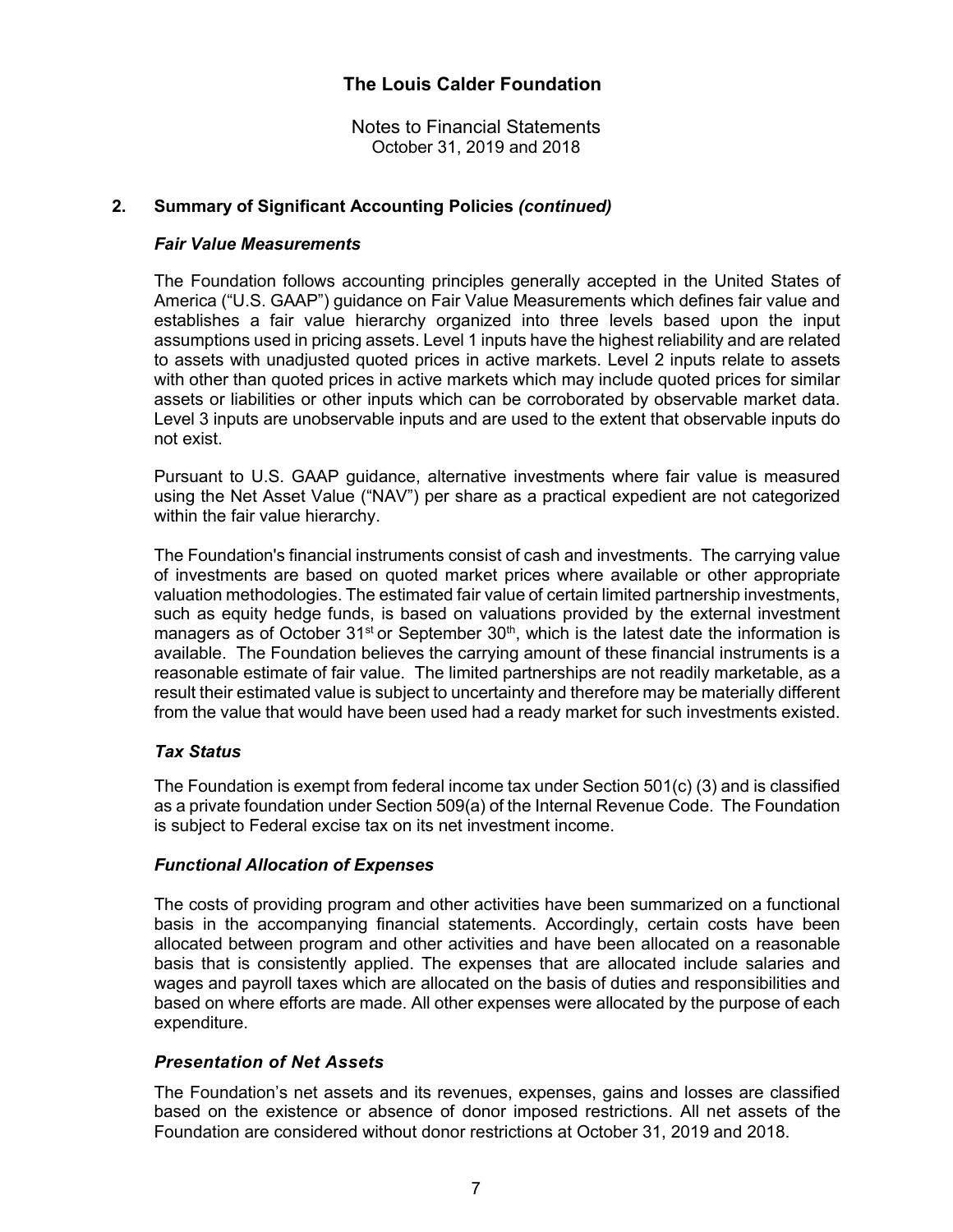# **2. Summary of Significant Accounting Policies** *(continued)*

# *Accounting for Uncertainty in Income Taxes*

The Foundation recognizes the effects of tax positions only if those positions are more likely than not to be sustained. Management has determined that the Foundation had no uncertain tax positions that would require financial statement recognition or disclosure. The Foundation is no longer subject to examinations by the applicable taxing jurisdictions for periods prior to October 31, 2016.

# *Subsequent Events Evaluation by Management*

Management has evaluated subsequent events for disclosure and/or recognition in the financial statements through the date that the financial statements were available to be issued, which date is March 17, 2020.

# **3. Concentration of Credit Risk**

Financial instruments that potentially subject the Foundation to significant concentrations of credit risk consist principally of cash and cash equivalents and investments. At times cash balances held at financial institutions may be in excess of federally insured limits. The Foundation has not experienced any losses on its cash deposits. The Foundation invests in equities, fixed income, hedge funds, limited partnerships and other investments. The Foundation routinely assesses the diversification and financial strength of its cash and investment portfolio, which limits its concentrations of credit risk.

# **4. Investments**

A summary of the investments held by the Foundation is as follows at October 31:

|                      | 2019 |             |   |                   |    | 2018        |   |             |  |                   |
|----------------------|------|-------------|---|-------------------|----|-------------|---|-------------|--|-------------------|
|                      |      | Cost        |   | <b>Fair Value</b> |    |             |   | Cost        |  | <b>Fair Value</b> |
| Equities             | \$   | 82,778,113  | S | 115,966,701       | \$ | 91,519,253  | S | 111,270,913 |  |                   |
| Fixed income         |      | 56,368,191  |   | 49,996,987        |    | 40,700,589  |   | 40,959,308  |  |                   |
| Hedge funds          |      | 72,432      |   | 271,150           |    | 5,251,091   |   | 5,585,879   |  |                   |
| Limited partnerships |      | 8,116,283   |   | 11,217,007        |    | 7,721,565   |   | 9,424,753   |  |                   |
| Other                |      | 15,000      |   | 336,759           |    | 15,000      |   | 271,287     |  |                   |
|                      |      | 147,350,019 |   | 177,788,604       | S  | 145,207,498 | S | 167,512,140 |  |                   |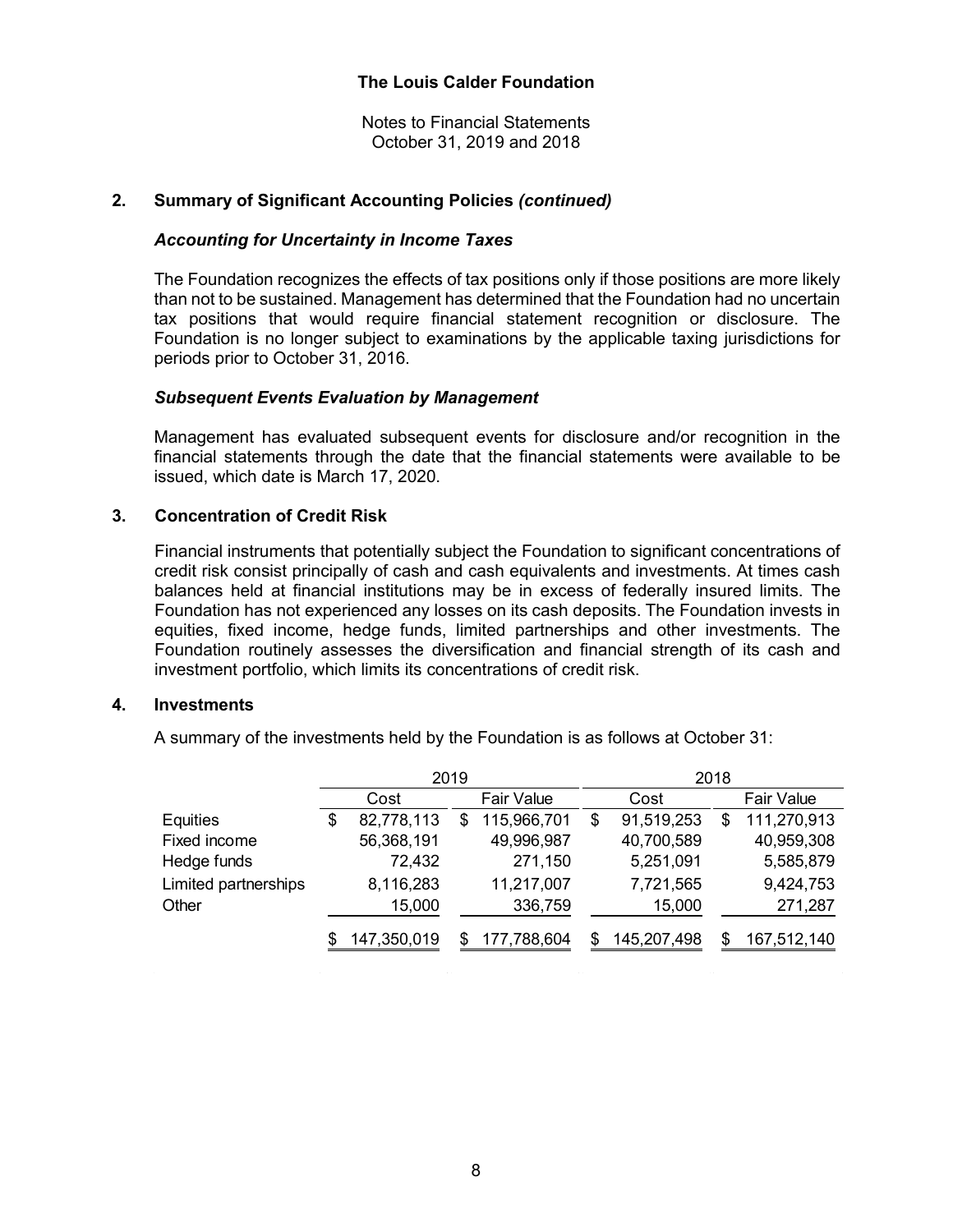#### **4. Investments** *(continued)*

The following are major categories of investments measured at fair value on a recurring basis at October 31, grouped by the fair value hierarchy, for those investments subject to categorization within such hierarchy:

|                      | 2019                    |    |                                         |    |                  |    |             |
|----------------------|-------------------------|----|-----------------------------------------|----|------------------|----|-------------|
|                      | Quoted in Active        |    |                                         |    | Other            |    |             |
|                      | Markets for             |    | <b>Significant Other</b><br>Investments |    |                  |    |             |
|                      | <b>Identical Assets</b> |    | Observable Inputs                       |    | Measured at      |    |             |
|                      | (Level 1)               |    | (Level 2)                               |    | NAV <sup>*</sup> |    | Total       |
| Equities             | \$<br>115,966,701       | \$ |                                         | \$ |                  | \$ | 115,966,701 |
| Fixed income         |                         |    | 49,996,987                              |    |                  |    | 49,996,987  |
| Hedge funds          |                         |    |                                         |    | 271,150          |    | 271,150     |
| Limited partnerships | -                       |    |                                         |    | 11,217,007       |    | 11,217,007  |
| Other                |                         |    |                                         |    | 336,759          |    | 336,759     |
| Total                | 115,966,701             | \$ | 49,996,987                              |    | 11,824,916       |    | 177,788,604 |

|                      | 2018                    |                          |                  |                   |  |  |  |
|----------------------|-------------------------|--------------------------|------------------|-------------------|--|--|--|
|                      | Quoted in Active        |                          | Other            |                   |  |  |  |
|                      | Markets for             | <b>Significant Other</b> | Investments      |                   |  |  |  |
|                      | <b>Identical Assets</b> | Observable Inputs        | Measured at      |                   |  |  |  |
|                      | (Level 1)               | (Level 2)                | NAV <sup>*</sup> | Total             |  |  |  |
| Equities             | 111,270,913<br>\$       | \$                       | \$               | 111,270,913<br>\$ |  |  |  |
| Fixed income         |                         | 40,959,308               |                  | 40,959,308        |  |  |  |
| Hedge funds          |                         |                          | 5,585,879        | 5,585,879         |  |  |  |
| Limited partnerships |                         |                          | 9,424,753        | 9,424,753         |  |  |  |
| Other                |                         |                          | 271,287          | 271,287           |  |  |  |
| Total                | 111,270,913<br>\$       | 40,959,308<br>\$         | 15,281,919<br>\$ | 167,512,140<br>S  |  |  |  |

(\*) As discussed in Note 2, investments that are measured using the practical expedient are not classified within the fair value hierarchy.

Information regarding alternative investments measured at NAV using the practical expedient at October 31, 2019 is as follows:

|                                     | <b>Valuation</b><br>Methodology |     | Fair<br>Value |     | <b>Unfunded</b><br><b>Commitments</b> | <b>Redemption</b><br>Frequency (If<br><b>Currently Eligible)</b> | <b>Redemption</b><br><b>Notice Period</b> |
|-------------------------------------|---------------------------------|-----|---------------|-----|---------------------------------------|------------------------------------------------------------------|-------------------------------------------|
|                                     |                                 |     |               |     |                                       |                                                                  |                                           |
| Real estate funds (see "a")         | <b>NAV</b>                      | \$. | 1.019.622     | -\$ |                                       | N/A                                                              | N/A                                       |
| Debt security hedge funds (see "b") | <b>NAV</b>                      |     | 10.468.535    |     | 5.023.761                             | Semi-annually                                                    | 90 days                                   |
| Natural Resources (see "c")         | Cash Flow<br>Method             |     | 336,759       |     |                                       | N/A                                                              | N/A                                       |
|                                     |                                 | \$. | 11.824.916    |     | 5.023.761                             |                                                                  |                                           |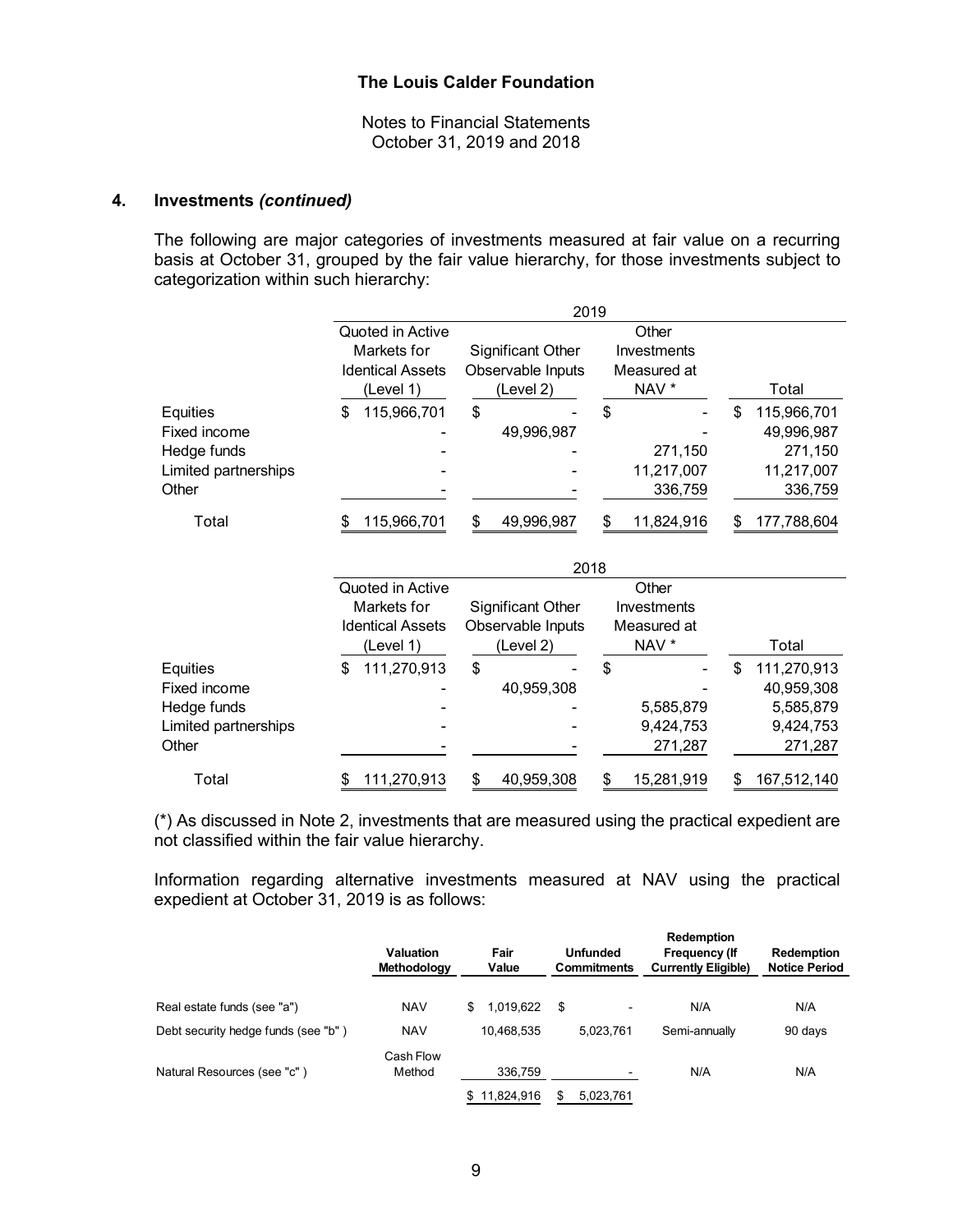#### **4. Investments** *(continued)*

(a) This category includes real estate funds that invest in commercial real estate in the United States. Realized distributions of capital from each fund will be received as the underlying investments of the funds are liquidated.

(b) This category includes funds that allow institutional and private investors the opportunity to invest in debt and equity securities of middle market companies. Relative value managers maintain positions in which the investment thesis is predicated on realization of a valuation discrepancy in the relationship between multiple securities. Hedge fund managers employ a variety of fundamental and quantitative techniques to establish investment theses, and security types range broadly across equity, fixed income, derivative or other security types.

(c) This category includes an investment in mineral interests in Texas. The Foundation receives royalty payments based on the income that is generated by the investment.

#### **5. Risks and Uncertainties**

Alternative Investments consist of non-traditional, not readily marketable investments, some of which may be structured as offshore limited partnerships, venture capital funds, hedge funds, private equity funds and common trust funds. The underlying investments of such funds, whether invested in stock or other securities, are generally not currently traded in a public market and typically are subject to restrictions on resale. Values determined by investment managers and general partners of underlying securities that are thinly traded or not traded in an active market may be based on historical cost, appraisals, a review of the investees' financial results, financial condition and prospects, together with comparisons to similar companies for which quoted market prices are available or other estimates that require varying degrees of judgment.

The financial statements of each alternative investment generally are audited annually by independent auditors; however, those audited financial statements typically do not coincide with the year end of the Foundation. For those alternative investments for which independently audited financial statements in accordance with U.S. GAAP are not provided or for which the year end of the audited investee does not coincide with the year end of the Foundation, the Foundation bases its estimate of fair value on the unaudited information calculated by the respective fund managers or general partners which amounts have been reported to the Foundation.

Investments are carried at fair value. Because of the inherent uncertainty of valuations, the estimated fair values may differ significantly from the values that would have been used had a ready market for such investments existed or had such investments been liquidated, and those differences could be material.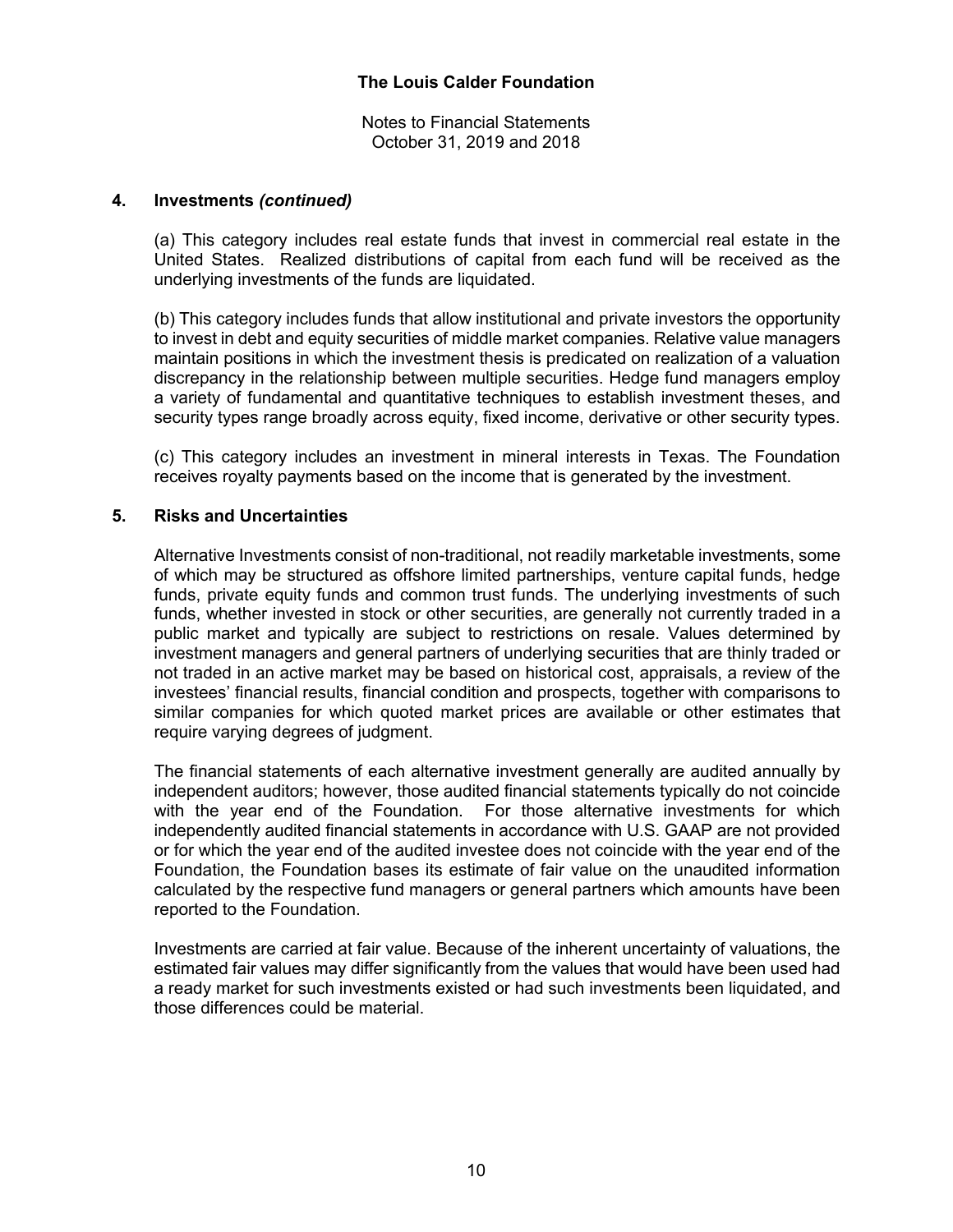# **6. Liquidity and Availability of Financial Assets**

The Foundation's financial assets and resources available as of October 31, 2019, to meet cash needs for general expenditures within one year of the date of the statements of assets and net assets were as follows:

| Financial Assets:                                 |                   |
|---------------------------------------------------|-------------------|
| Cash and cash equivalents                         | 6,033,430<br>S    |
| Investments, at fair value                        | 177,788,604       |
| <b>Total Financial Assets</b>                     | 183,822,034       |
| Less:                                             |                   |
| Unfunded investment commitments                   | 5,023,761         |
| Financial Assets Available to Meet Cash Needs for |                   |
| General Expenditures Within One Year              | 178,798,273<br>S. |

As part of the Foundation's liquidity management strategy, the Foundation structures its financial assets to be available to pay general expenditures and other obligations as they become due. The Foundation forecasts its future cash flows and monitors its liquidity and available cash.

# **7. Commitments**

# *Grants*

As of October 31, 2019, Trustees of the Foundation had approved grants payable in future years amounting to \$2,695,000. Such grants are subject to the satisfaction of stipulated conditions and performance by the intended recipients before payment.

# *Leases*

In October 2016, the Foundation entered into a lease agreement for office space and started occupying the space in January 2017. In addition to base rent, the Foundation pays a percentage of the annual utilities, taxes, insurance, operation, maintenance and repairs expense of the building. Rent expense under the lease was \$69,817 and \$66,536 for the years ended October 31, 2019 and 2018.